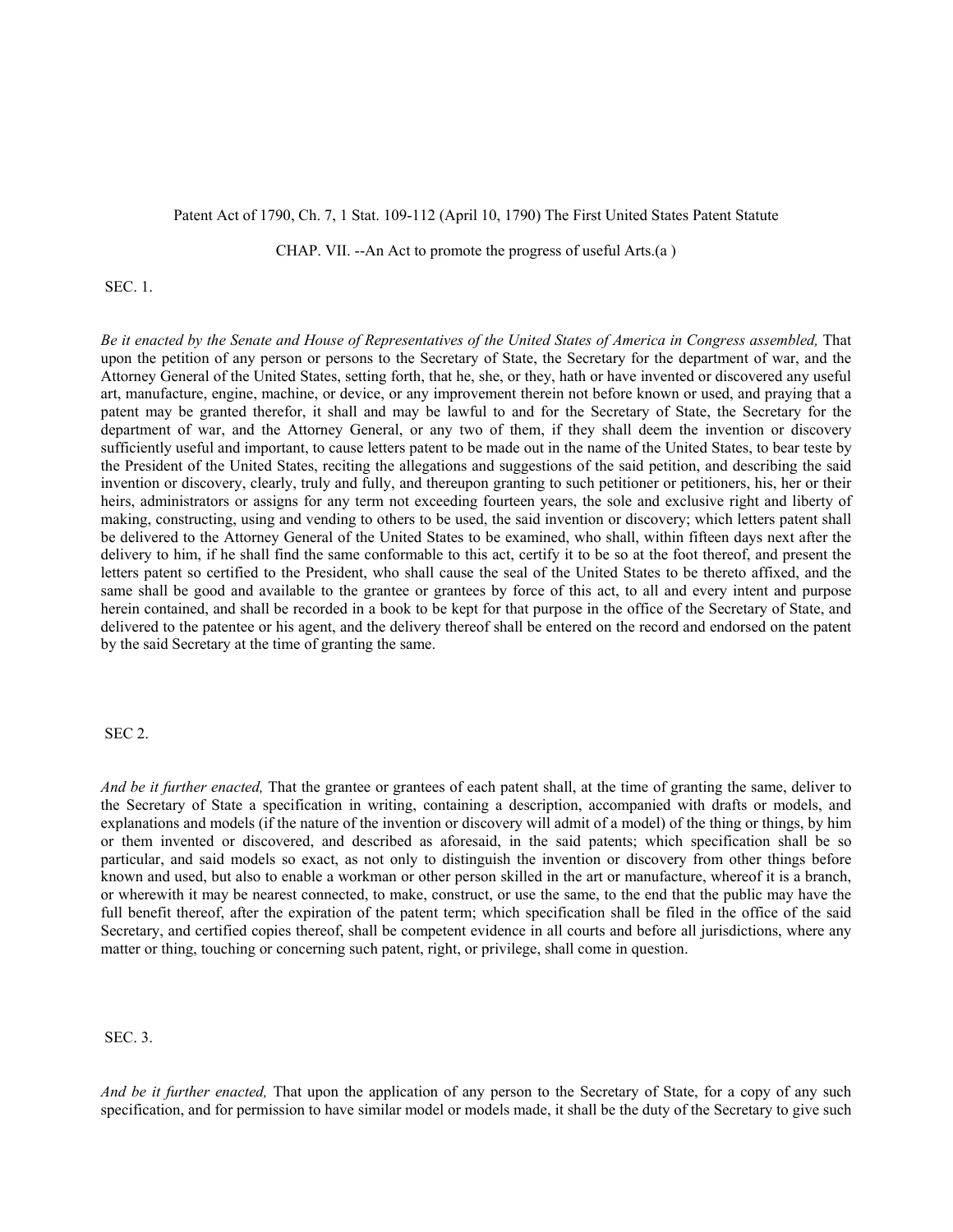copy, and to permit the person so applying for a similar model or models, to take, or make, or cause the same to be taken or made, at the expense of such applicant.

### SEC. 4.

*And be it further enacted,* That if any person or persons shall devise, make, construct, use, employ, or vend within these United States, any art, manufacture, engine, machine or device, or any invention or improvement upon, or in any art, manufacture, engine, machine or device, the sole and exclusive right of which shall be so as aforesaid granted by patent to any person or persons, by virtue and in pursuance of this act, without the consent of the patentee or patentees, their executors, administrators or assigns, first had and obtained in writing, every person so offending, shall forfeit and pay to the said patentee or patentees, his, her or their executors, administrators or assigns such damages as shall be as - sessed by a jury, and moreover shall forfeit to the person aggrieved, the thing or things so devised, made, constructed, used, employed or vended, contrary to the true intent of this act, which may be recovered in an action on the case founded on this act.

#### SEC. 5.

And be it further enacted, That upon oath or affirmation made before the judge of the district court, where the defendant resides, that any patent which shall be issued in pursuance of this act, was obtained surreptitiously by, or upon false suggestion, and motion made to the said court, within one year after issuing the said patent, but not afterwards, it shall and may be lawful to and for the judge of the said district court, if the matter alleged shall appear to him to be sufficient, to grant a rule that the patentee or patentees, his, her, or their executors, administrators or assigns, show cause why process should not issue against him, her, or them, to repeal such patents; and if sufficient cause shall not be shown to the contrary, the rule shall be made absolute, and thereupon the said judge shall order process to be issued as aforesaid, against such patentee or patentees, his, her, or their executors, administrators, or assigns. And in case no sufficient cause shall be shown to the contrary, or if it shall appear that the patentee was not the first and true inventor or discoverer, judgment shall be rendered by such court for the repeal of such patent or patents; and if the party at whose complaint the process issued, shall have judgment given against him, he shall pay all such costs as the defendant shall be put to in defending the suit, to be taxed by the court, and recovered in such manner as costs expended by defendants, shall be recovered in due course of law.

SEC. 6.

*And be it further enacted,* That in all actions to be brought by such patentee or patentees, his, her, or their executors, administrators or assigns, for any penalty incurred by virtue of this act, the said patents or specifications shall be *prima facie* evidence, that the said patentee or patentees was or were the first and true inventor or inventors, discoverer or discoverers of the thing so specified, and that the same is truly specified; but that nevertheless the defendant or defendants may plead the general issue, and give this act, and any special matter whereof notice in writing shall have been given to the plaintiff, or his attorney, thirty days before the trial, in evidence, tending to prove that the specification filed by the plaintiff does not contain the whole of the truth concerning his invention or discovery; or that it contains more than is necessary to produce the effect described; and if the concealment of part, or the addition of more than is necessary, shall appear to have been intended to mislead, or shall actually mislead the public, so as the effect described cannot be produced by the means specified, then, and in such cases, the verdict and judgment shall be for the defendant.